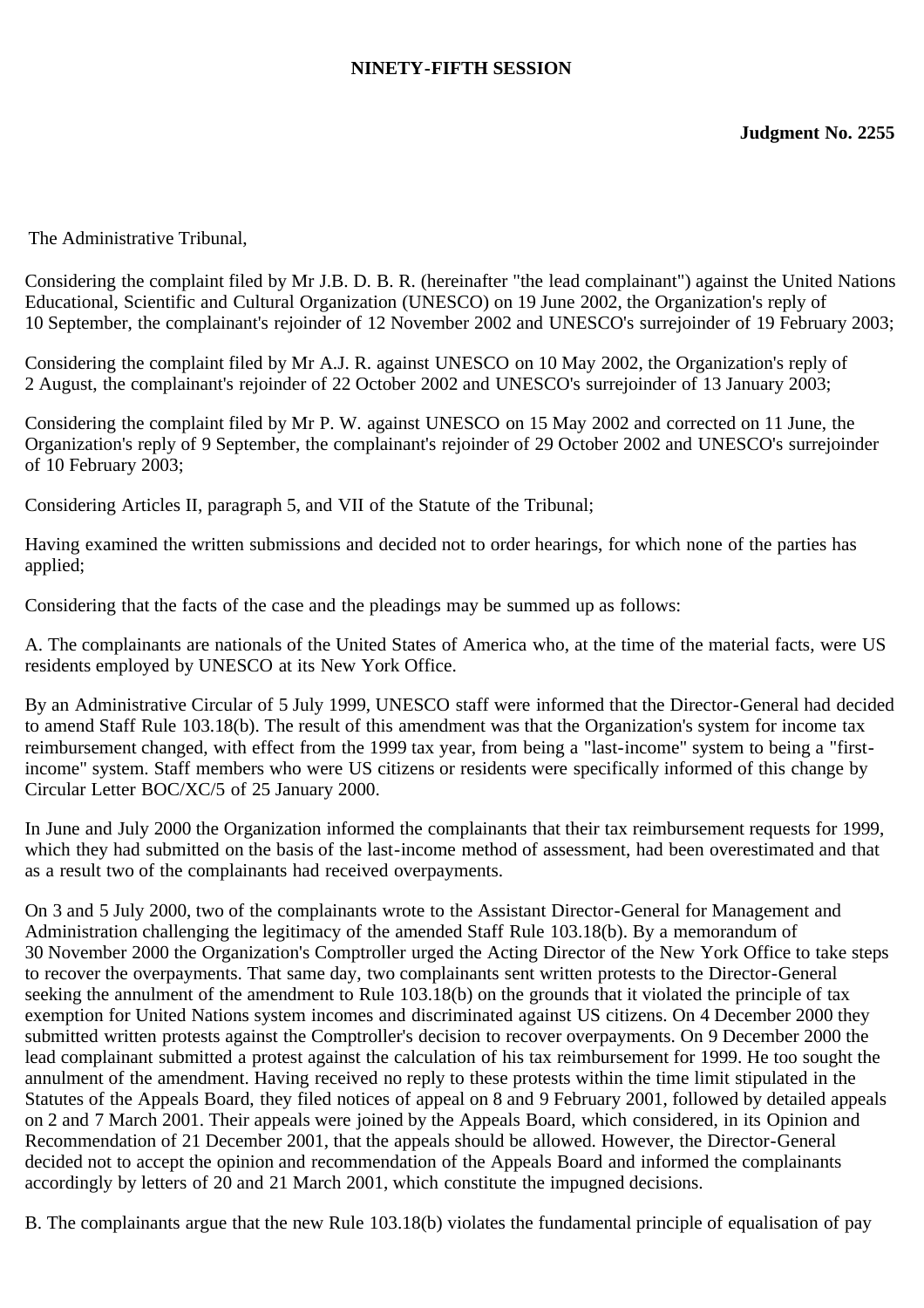that exists throughout the United Nations system. Unlike the previous rule, by shifting the burden of higher marginal rates onto non-UNESCO income and distributing exemptions and deductions on a *pro rata* basis between UNESCO income and non-UNESCO income, the new rule places staff members who are liable for US income tax at a disadvantage in relation to those whose UNESCO income is exempt from taxation.

In addition, the new rule violates the principle that UN system income should be exempt from taxation, because the first-income method of assessment results in increased taxation of staff members' income. In support of their argument they refer to the Tribunal's Judgment 2032 and to the findings of the High Level Committee on Management of the United Nations System Chief Executives Board for Coordination (CEB) on this issue, which were published on 15 February 2002 under the reference CEB/2002/HLCM/R.6.

They also contend that the new rule violates their contractual and acquired rights and that it is unfair in its application, creating inequalities between similarly-situated staff members.

They ask the Tribunal to order the Organization to reinstate the previous version of Staff Rule 103.18(b), which used the last-income method for tax reimbursements; to order UNESCO to pay them amounts, that they specify, representing the difference between the reimbursements they would have received for 1999, 2000 and 2001 under the last-income method and the reimbursements they actually received for those years under the amended rule, or alternatively require it to recalculate their tax reimbursements for 1999, 2000 and 2001 using the last-income method of the reinstated version of Rule 103.18(b), and pay them any amounts due pursuant to such recalculations. They also ask the Tribunal to order UNESCO to calculate their reimbursements in future using the reinstated methodology of the previous version of the rule and to pay the sums claimed within 90 days of the delivery of the judgment. Two of the complainants also seek interest on the sums claimed, and one seeks the reimbursement of certain expenses associated with the proceedings and the conversion of two days' annual leave, taken for the purposes of the proceedings, into special leave with pay.

C. The Organization replies that the complaints are time-barred, since the complainants' initial protests were filed long after the new Rule 103.18(b) came into force. It denounces the filing of a second protest on 4 December 2000 as an attempt to circumvent the time limits for the internal appeal, the issue of the recovery of the overpayments being inextricably linked with that of the legality of Rule 103.18(b).

On the merits, the Organization refers to the Tribunal's Judgment 1224 and asserts that there is no uniform practice of tax reimbursement in the United Nations system. Consequently, the plea that the amended rule violates the fundamental principle of tax exemption is unfounded. UNESCO considers that it is up to States to grant tax exempt status to United Nations system income, whereas the Organization's responsibility is confined to tax reimbursement. UNESCO has met its obligation by reimbursing staff members who are subject to taxation.

It considers that the issue of the tax reimbursement method is a matter for the discretion of international organisations in which the Tribunal should not interfere. Referring to the case law, it denies that the new rule is discriminatory, given that the same reimbursement system is applied to all staff members who are subject to taxation. It also rejects the allegation of a breach of contractual and acquired rights, since the complainants' respective contracts contain no clause entitling them to a particular method of tax reimbursement, and the conditions defined in the case law for breach of an acquired right are not satisfied.

Lastly, the Organization refers to rulings by the Administrative Tribunal of the Organization of American States and by the World Bank Administrative Tribunal to support the view that a distinction should be drawn between the principle of reimbursement and the method of reimbursement, and that the latter does not constitute an acquired right.

D. In their rejoinders the complainants maintain that their complaints are receivable because the disputed amendment could not be challenged by them until individual decisions applying the amended rule to them were taken and they knew specifically how it would apply to them. They reiterate their arguments on the merits, emphasising that the new rule breaches an essential condition of employment in the international civil service by creating two classes of international civil servants within the United Nations system: those whose income is effectively reduced as a result of taxation, and those whose income is not.

E. In its surrejoinders the Organization maintains its position on all issues.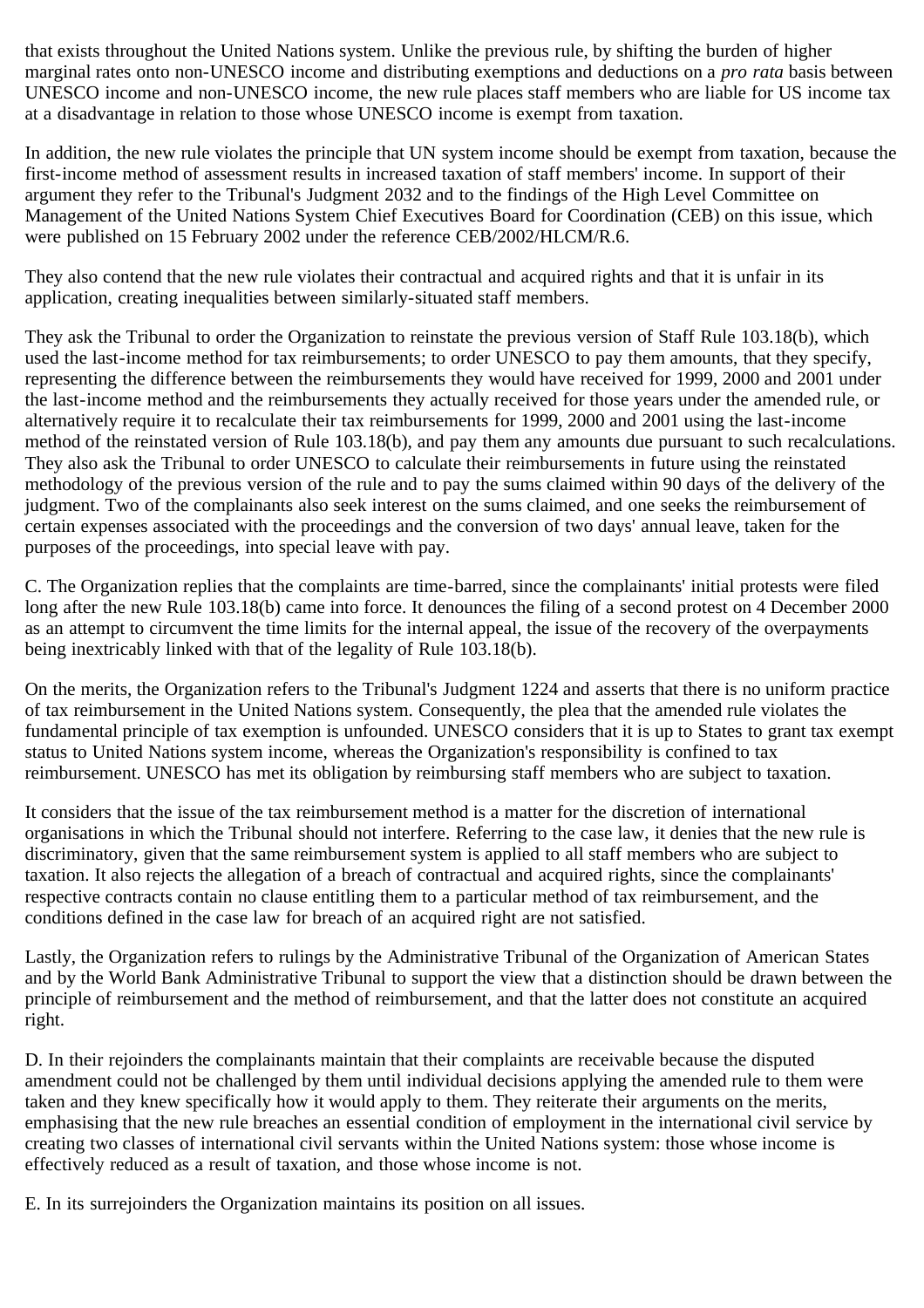# CONSIDERATIONS

1. The lead complainant, a citizen of the United States and a staff member of UNESCO since 1974, contests the amendment to Staff Rule 103.18(b) which took effect on 5 July 1999, changing UNESCO's method of reimbursement of income tax from a "last-income" methodology to a "first-income" methodology, as being discriminatory and unfair in its application to him.

2. Apart from certain minor differences in the factual background and the precise amounts of the tax refunds to which each complainant claims to be entitled, the issues raised in their respective complaints are identical. The Tribunal orders them joined.

3. Previously, Staff Rule 103.18(b) read as follows:

"The amount of the reimbursement shall be the difference between the tax payable on the staff member's total income, including UNESCO earnings, and the tax which would be payable on his income excluding UNESCO earnings."

4. That is the last-income method.

5. Rule 103.18(b) as amended incorporates the first-income method and reads as follows:

"The amount of reimbursement shall take into account all deductions, exemptions or exclusions to which the staff member is entitled under applicable tax laws. If the staff member has other income subject to tax by the same country, the amount of the reimbursement shall be the tax which would be payable if his income consisted solely and exclusively of the salary and emoluments received by him from UNESCO. In that case, any applicable deductions, exemptions or exclusions shall, where appropriate, be taken into account on a pro rata basis, except that where they relate to a specific category of income they shall not be prorated to the non-UNESCO income."

6. On 5 July 1999 Administrative Circular 2083 informed UNESCO staff of the amendment. By Circular Letter BOC/XC/5, dated 25 January 2000, staff members who are citizens or residents of the United States were specifically advised of the amendment.

7. On 12 June 2000 the lead complainant submitted a request for reimbursement of US federal income tax for the year 1999 to the Bureau of the Comptroller. He used the previous last-income methodology and calculated a tax refund of 5,773.66 United States dollars. On 16 June 2000 the Bureau of the Comptroller issued a "tax reimbursement computation" and claimed that the reimbursement due to him amounted only to 1,811 dollars pursuant to the amended rule's first-income methodology.

8. In a memorandum dated 5 July 2000, the lead complainant protested to the Assistant Director-General for Management and Administration. No direct reply to this protest was received but the Bureau of the Comptroller responded by recalculating the reimbursement at 2,629 dollars. This calculation is neither signed nor dated.

On 30 November 2000 the administration indicated to the two other complainants, each of whom had received a refund calculated in accordance with the former Staff Rule, that it would require repayment of all amounts allegedly overpaid. Accordingly, on 4 December they protested to the Director-General, but obtained no reply.

On 9 December 2000 the lead complainant protested to the Director-General, maintaining his original position that the reimbursement should be calculated in accordance with the old Staff Rule's second-income methodology. Since he did not receive a response within the time limit required by the applicable Staff Rule, he filed a notice of appeal with the Secretary of the Appeals Board on 9 February 2001 as did the two other complainants on 8 February 2001.

9. The appeals of all three complainants were joined and were heard on 3 December 2001. On 21 December 2001 the Appeals Board recommended in favour of the appellants, finding that the appeal was receivable, and that amended Staff Rule 103.18(b) violated the principle of non-taxation of UN system incomes and resulted in unequal treatment of those UNESCO staff members whose UNESCO incomes are subject to taxation. It held that:

"[...] The only valid method is to reimburse the difference between the amount actually paid and the amount the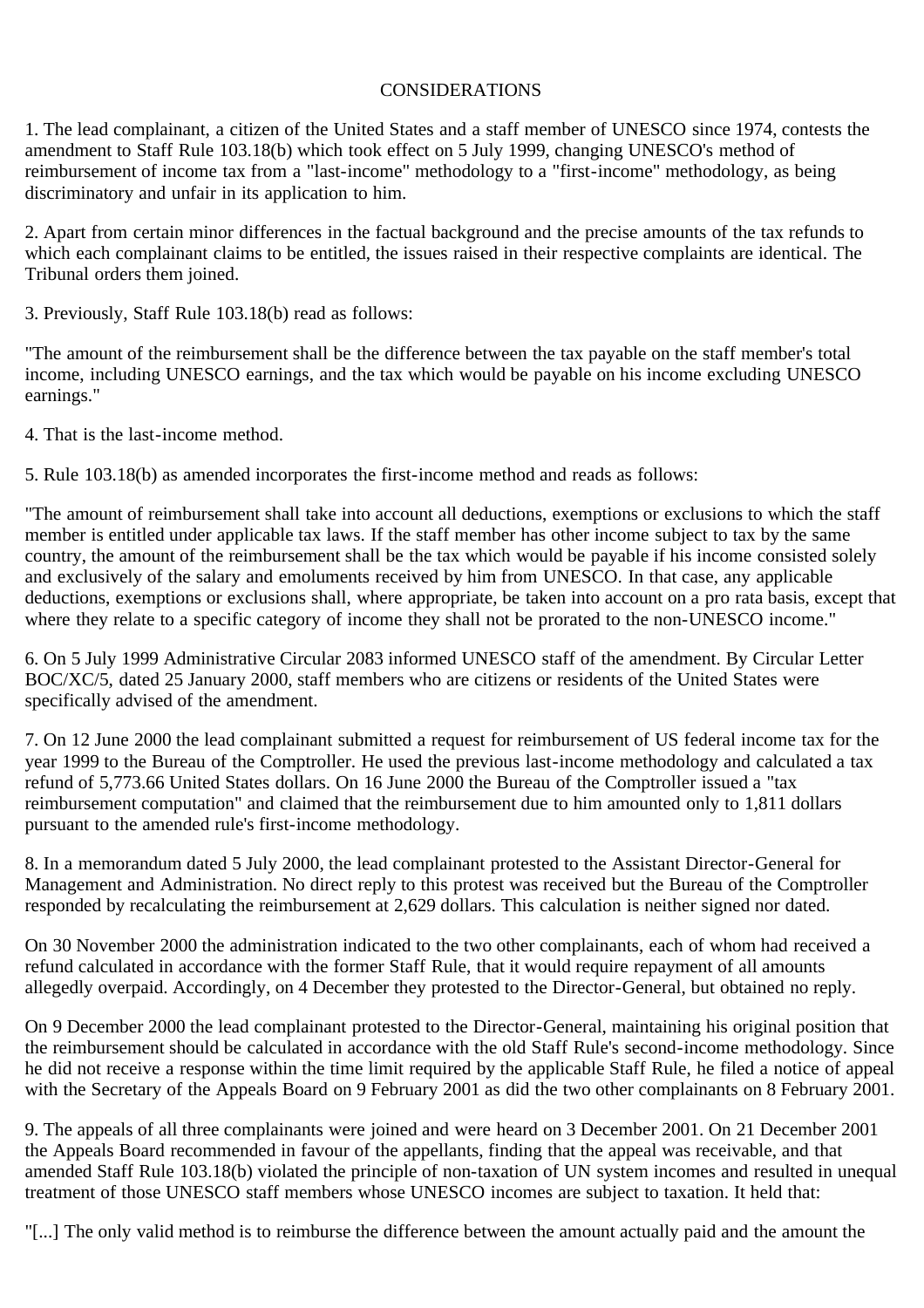staff member would have paid if the State had not taken into account UNESCO incomes."

10. The Appeals Board also found that the amendment violated the complainants' acquired rights.

11. By letters dated 20 and 21 March 2002, the Director-General decided not to follow the Appeals Board's recommendations. These are the impugned decisions.

# *Receivability*

12. The Organization did not contest the receivability of the appeals to the Appeals Board and does not now contest that the complaints were timely filed in accordance with the Tribunal's Statute. Notwithstanding these facts, however, UNESCO now argues that the internal appeals to the Appeals Board were irreceivable and that accordingly, the complaints to the Tribunal are also irreceivable.

13. In Judgment 522, the Tribunal was faced with the identical situation and held:

"There can be no doubt that the appropriate, if not the only, time to take the point was before the Appeals Board, since it is the proceedings before the Board that are said to be out of time [...] and not the proceedings before the Tribunal itself. The Tribunal has therefore now to consider whether or not justice requires that the Organization should be given a second opportunity to take the point. Three factors ought to be considered. The first is whether the point is a clear and compelling one. The second is whether there is an adequate explanation of the Organization's failure to take it. The third is whether the complainant may be prejudiced by the Organizations's failure."

14. It would not be in the interest of justice to allow the defendant Organization to advance this argument at this stage. In addition to not providing any credible explanation for its failure to press the point before the Appeals Board, UNESCO's argument is not clear and compelling. The lead complainant protested the calculation of his reimbursement on 5 July 2000. Thereafter, there appear to have been some exchanges between the parties, and UNESCO in fact changed the calculation in the complainant's favour. The second reimbursement assessment is neither signed nor dated. On 30 November 2000 the Organization indicated, for the first time, that it intended to claim back refunds from two complainants who in its view had been overpaid. The lead complainant challenged the second reimbursement assessment on 9 December 2000, well within the time limit established by the applicable rules. No reply from the Director-General having been received within the statutory time limit, his protest was deemed to have received a negative reply in accordance with paragraph 7(c) of the Statutes of the Appeals Board. The complainant then appealed that deemed negative reply on 9 February 2001. Although the Organization argues that the contested action was taken on 5 July 1999, the complainant was not in a position to contest Administrative Circular 2083 issued on that date until an individual decision was rendered which actually applied the amendment of Rule 103.18(b) to him. Any appeal or complaint filed before that time would undoubtedly have been objected to by the Organization as being premature. Far from being compelling, the Organization's position is entirely without merit.

15. The complaints are receivable.

# *The merits*

16. The complainants raise a number of arguments which, in the view that it takes of the matter, the Tribunal does not find necessary to comment on in detail. Thus the Tribunal will not comment on the allegations that the amended Staff Rule 103.18(b) is bad for vagueness, that the method of its being put into force was unfair, or that it is in breach of their acquired rights.

17. The complainants' further argument that the Rule is discriminatory, were it to be considered, would require examination in the light of the Tribunal's previous ruling in Judgment 1224 where the first and last-income methods were also an issue:

"8. The Tribunal's answer to her first plea is that in this particular area there is no common-system method which the [defendant organisation] is in law obliged to apply. The principle of equal treatment therefore does not necessarily mean equal treatment for the staff of the various international organisations, each of which is autonomous and applies its own rules and regulations to its staff. Nor is the [defendant organisation] required - as the Tribunal ruled in Judgment 1073 [...] under 5 - to 'achieve uniformity with United Nations Staff Regulations'."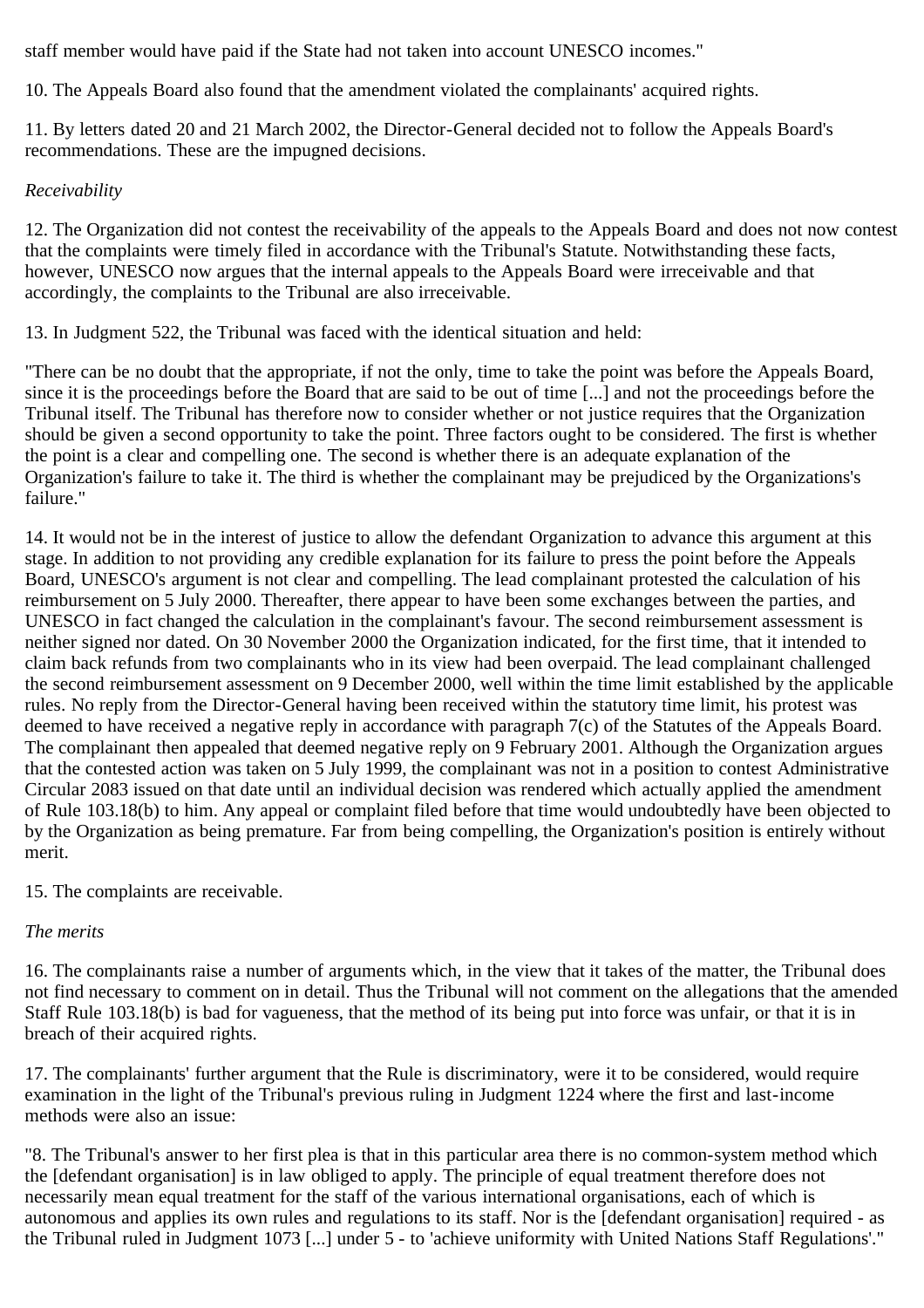18. While by its terms this passage only refers to alleged discrimination by comparison to employees of other organisations, it is arguable that it also applies to employees in the same organisation where their different circumstances result from the different laws to which they are subject. Be that as it may, the Tribunal does not find it necessary to deal definitively with the point in the light of what follows.

19. In addition to the points already mentioned, the complainants also argue that the amended Staff Rule violates the fundamental principle of the law of the international civil service by which the remuneration of such employees must be exempt from national taxation. They cite Judgment 2032, in which the Tribunal held that:

"Exemption from national taxes is an essential condition of employment in the international civil service and is an important guarantee of independence and objectivity. It cannot be made to depend upon the whim of national taxing authorities who will be understandably reluctant to admit any exceptions to their claims."

20. The fundamental principle of tax exemption is not denied by the Organization, which instead claims that the new Staff Rule respects and gives effect to it. It again relies on a passage from Judgment 1224:

"9. As for her second argument, the staff member's entitlement under the Staff Regulations is to refund of tax paid on [a staff member's] Agency earnings only, whatever his duty station. Since that is exactly what the complainant received, as did staff in Vienna, she was in no way discriminated against. The fact that she was denied the \$70,000 exclusion because she was not resident outside the country was due to the requirements of United States tax law, not to discrimination by the Agency.

10. She puts forward several subsidiary objections.

(a) The last-income method, she says, is the only one to put staff members who are liable to tax on international income in the same position that they would be in if their international income were exempt from tax.

The Tribunal's answer is that what staff members are entitled to under the rules is a refund of tax paid on Agency earnings only."

# [Emphasis added]

21. It is to be noted that these passages, although treated by UNESCO as being statements of law, are in reality grounded in a finding of fact implicitly made by the Tribunal. That finding is that the first-income method provided for a refund of tax paid on "Agency earnings only". It seems apparent that the Tribunal had no evidence before it to support such finding for there is no mention of it anywhere in the Judgment, including the summary of the arguments of both parties (see sections B, C, D, E, and F of Judgment 1224). Nor is the finding self-evident or axiomatic, as appears from the Tribunal's later judgment cited below.

22. The situation is quite different for Judgment 2032. There, the Tribunal had and relied upon evidence that showed beyond any dispute that the second-income method resulted in the complainant paying taxes which would not have been payable at all had he not received "exempt" income from the international organisation employing him (the OPCW). That can only mean that notwithstanding its "exempt" status, such income was attracting tax. The Tribunal said:

"Where a State imposes tax upon its nationals who are international civil servants in receipt of income - some of which is tax exempt and some of which is not - the only proper method of determining how much tax should actually be paid is to calculate the hypothetical amount which would be due if the exempt income had not been received. The complainant has done just that and has shown that if he had not been in receipt of income from the [Organisation] he would not have been subject to German tax on his (and his wife's) remaining income."

23. Since the date of the release of Judgment 2032 there has been further confirmation of the factual finding which it contained. In a report (CEB/2002/HLCM/R.6) dated 15 February 2002 by the High Level Committee on Management of the United Nations System Chief Executives Board for Coordination (CEB) dealing with this very subject we find the following:

"5. US nationals do not receive uniform treatment. The US government policy is not to treat UN income as exempt, but instead to provide relief via reimbursement schemes. Tax equalization and reimbursement schemes are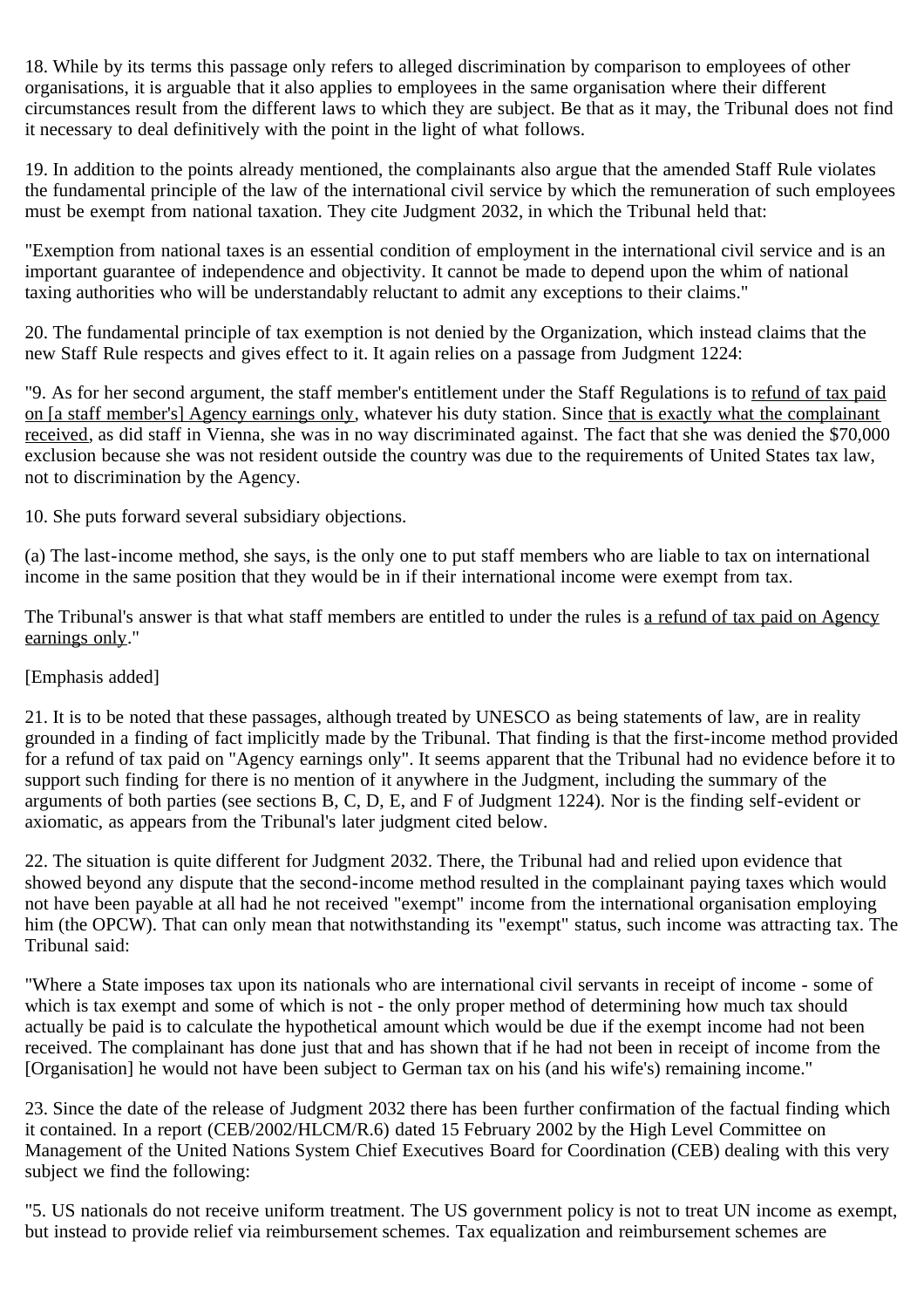cumbersome substitutes for tax *exemption*. The use of these mechanisms treats US nationals employed by the UN differently from other nationalities, because the US government requires that UN-derived salaries and emoluments are added to [a] US staff member's other-source income for tax reporting purposes. When calculating tax reimbursement, some organizations consider UN-derived income as 'last income', while other organizations treat it as 'first income'. In those organizations with 'first income' agreements, a US national's non-UN income does not receive full benefit from exemptions and standard/itemized deductions and is also taxed at the highest marginal rate. [Emphasis added]

6. Annex I provides a simple illustration of the two tax reimbursement approaches. Based on a hypothetical case involving both UN-source and private-source income, the staff member who works in a 'first income' organization pays \$9,475 (15,749-6,274) more tax than a staff member who works in a 'last income' organization. In addition, US staff member income is grossed up, which affects other tax related provisions as follows:

• Loss carry forward (for example on real estate or investments) is limited by the amount of adjusted gross income;

• Staff may become ineligible for educational assistance, e.g. for advanced degrees due to adjusted gross income;

• Staff members may not be able to take advantage of certain types of individual retirement accounts such as Roth IRAs. US staff members who work in 'last income' organizations are similar to UN staff members who are not US nationals, since the non-US staff members' income is exempt and not reportable to taxing authorities.

7. 'Tax free' income is one of the fundamental features of UN remuneration. This is a factor taken in to consideration when comparing the emoluments of the UN with other similar organizations and in attracting staff. Although the tax reimbursement process is intended to 'equalize' the US national staff member with respect to taxes on UN income, this is not the case for 'first income' organization."

Annex I to the report contains the following:

"Assume that a US staff member has the following taxable income:

| Total UN salary and emoluments         | \$150,000 |
|----------------------------------------|-----------|
| Non UN income                          | 60,000    |
| Less: Foreign income exclusion         | $-74,000$ |
| Less: Standard deductions and personal | $-18,200$ |
| exemptions                             |           |
| Taxable income                         | 117,800   |

(1) If the US staff member worked in a UN organization that applied the policy that UN income is last income, the staff member's tax, after tax reimbursement from the organization of \$21,526, would be approximately \$6,274 calculated as follows:

| Tax paid on total taxable income of \$117,800        |          |
|------------------------------------------------------|----------|
| (using 1999 tax tables, filing jointly)              | \$27,800 |
| Tax on UN income reimbursed to staff member $21,526$ |          |
| Net tax paid by the staff member on non UN           |          |
| income of \$42,800 (60,000-18,200 of                 |          |
| deductions/exemptions)                               | 6.274    |

The tax paid by the staff member in this case is what would have been paid if the staff member had no UN income.

(2) If the US staff member worked in a UN organization with the policy that UN income is first income, the staff member's tax, after reimbursement by the organization of \$12,051, would be approximately \$15,749 calculated as follows.

| Tax on total taxable income of \$117,800 | \$27,800 |
|------------------------------------------|----------|
| UN income                                | 150,000  |